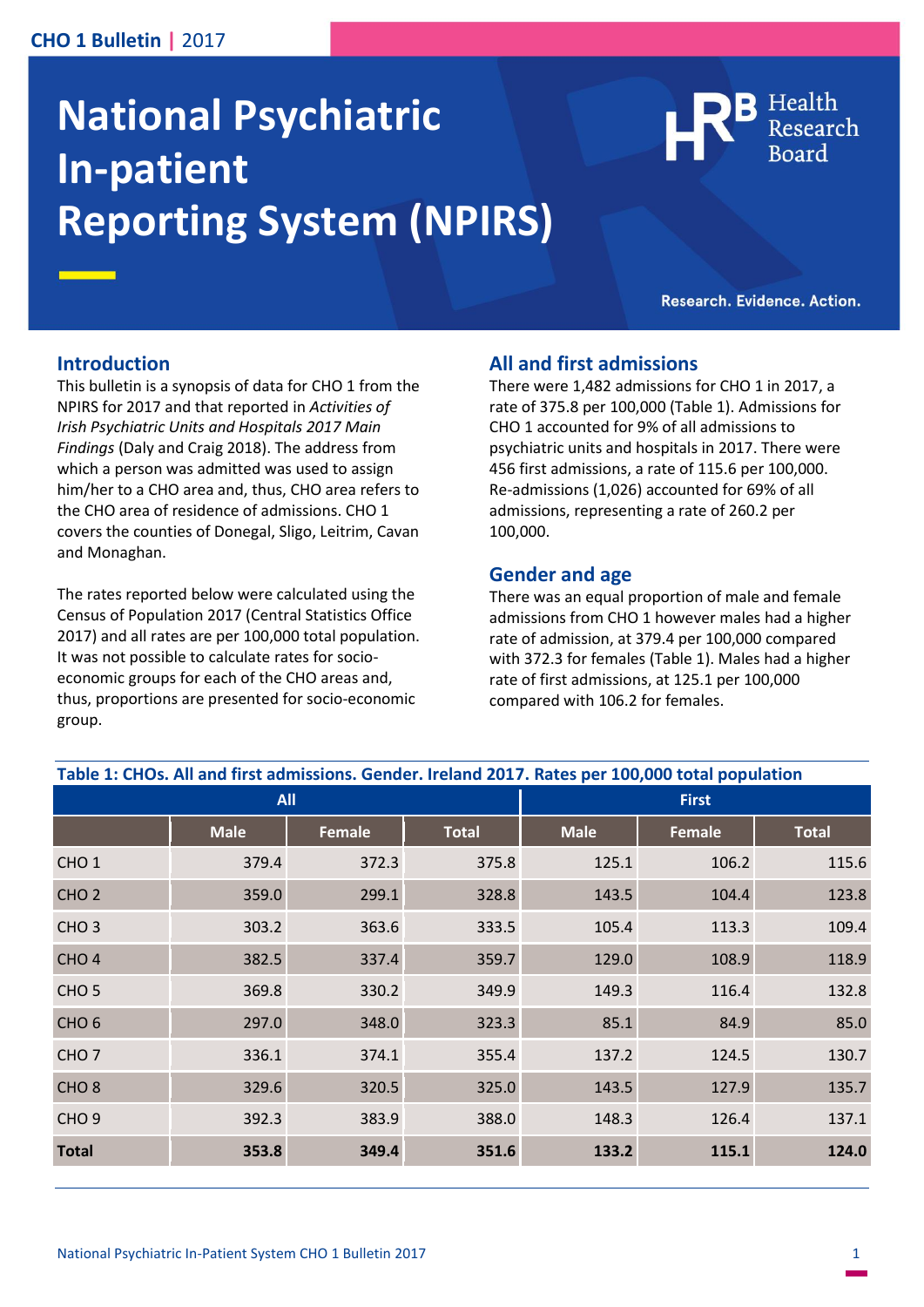# **CHO 1 Bulletin |** 2017

The 18–19 year age group had the highest rate of all admissions for CHO 1, at 760.3 per 100,000, followed by the 20–24 year age group, at 670.5, and the 25–34 year age group, at 640.9. The 75 year and over age group had the lowest rate of all admissions, at 246.8 per 100,000.

The 18–19 year age group had the highest rate of first admissions in CHO 1, at 475.2 per 100,000, followed by the 20–24 year age group, at 285.1, and the 25–34 year age group, at 232.5. The 75 year and over age group had the lowest rate of first admissions, at 95.5.

Age groups were condensed into two groups: under 45 years and 45 years and over. The 45 year and over age group had the highest rate of admissions in all CHO areas, with rates ranging from 558.9 per 100,000 in CHO 9 to 383.9 in CHO 2 (Figure 1). The rate of admission for the 45 year and over group in CHO 6 (475.9) was over twice that of the under 45 year group, while the rate in CHO 7 (514.9) and CHO 9 (558.9) was almost twice that of the under 45 year group for those areas.

# **Marital status**

Single persons accounted for over half of all (62%) and half of first admissions (58%) for CHO 1; married persons accounted for 24% of all and 30% of first admissions; widowed persons accounted for 3% of all and 4% of first admissions and divorced persons accounted for 3% of all and 1% of first admissions.

#### **Socio-economic group**

Eleven per cent of all admissions had non-manual occupations, 7% were lower professionals, 6% were semi-skilled and 4% each were manual skilled and unskilled. However, it is worth noting that 59% of returns for CHO 1 did not specify an occupation, making assignment to a socio-economic group impossible. Proportions for first admissions were somewhat similar.

#### **Diagnosis**

Depressive disorders accounted for 22% of all admissions and 26% of first admissions for CHO 1; schizophrenia accounted for 22% of all and 12% of first admissions; and alcoholic disorders accounted for 11% of all and 14% of first admissions.

All and first admission rates in CHO 1 were highest for depressive disorders, at 83.2 (Figure 2) and 30.2 per 100,000, respectively. Schizophrenia had the second-highest rate of all admissions in CHO 1, at 81.9, followed by personality and behavioural disorders, at 42.3 and alcoholic disorders, at 41.1. Alcoholic disorders had the second-highest rate of first admissions in CHO 1, at 16.2 per 100,000, followed by neuroses, at 16.0.



#### **Figure 1: All admissions by age category by CHO area. Ireland 2017. Rates per 100,000 total population**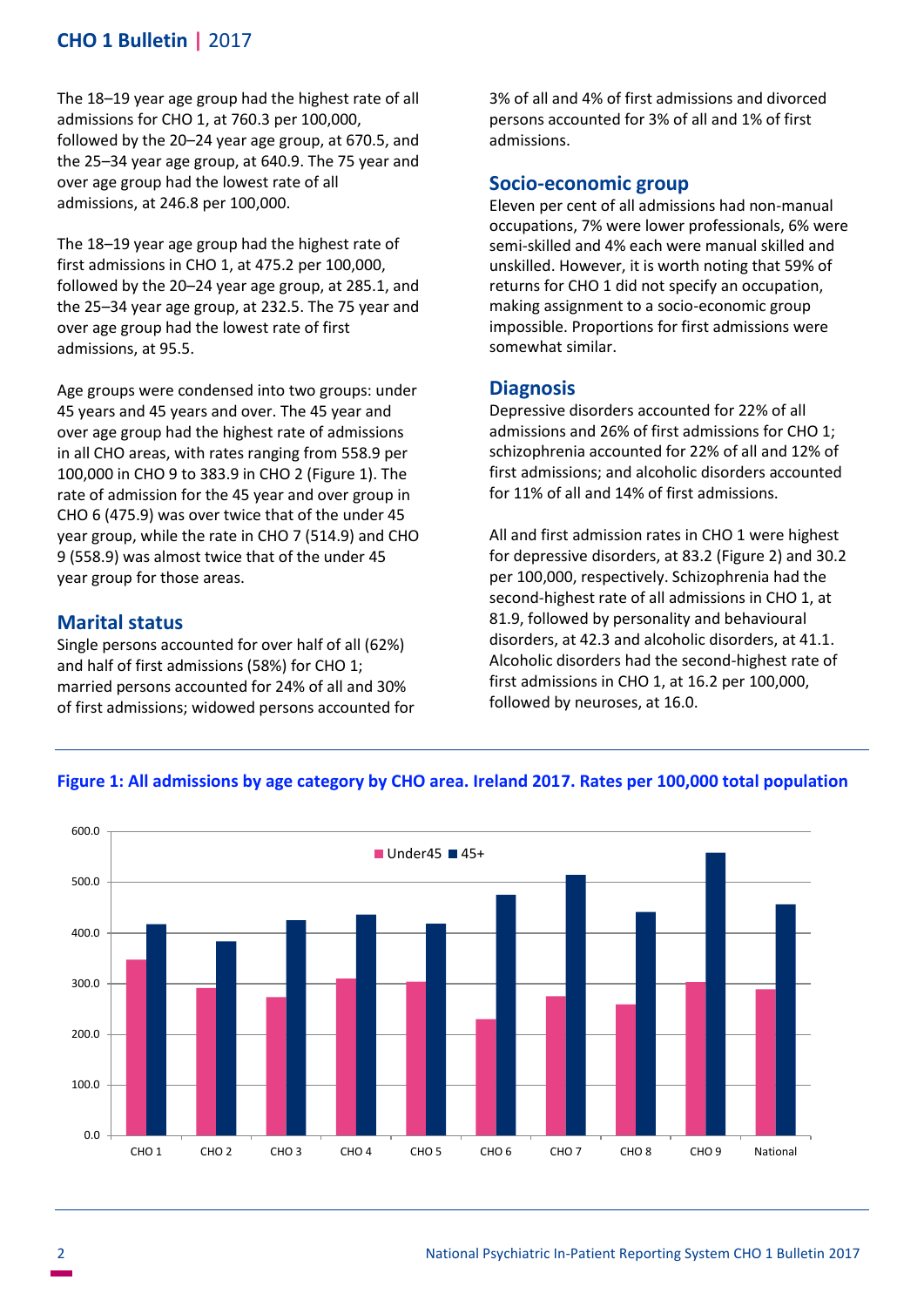# **Legal status**

Involuntary admissions accounted for 9% of all and 9% of first admissions for CHO 1. The rate of all involuntary admissions in CHO 1 was 34.0, the second-lowest amongst all CHO areas, while that for first admissions was 10.1 per 100,000, also the second-lowest rate amongst all CHO areas (Figure 3).

# **Hospital type**

Fifty-eight per cent of admissions for CHO 1 were to general hospital psychiatric units, 30% were to psychiatric hospitals/continuing care units and 12% were to independent/private and private charitable centres.

# **Discharges**

There were 1,486 discharges (1,481 discharges and 5 deaths) for CHO 1 in 2017. Over one-third (36%) of discharges occurred within one week of admission, 20% occurred within one to two weeks and 18% occurred within two to four weeks of admission. Ninety-five per cent of discharges occurred within three months of admission. This is similar to the pattern observed nationally.

Discharges for CHO 1 accounted for 9% of all discharges and 9% of all in-patient days. The average length of stay for all discharges for CHO 1 was 50.2 days (median 11 days) (Figure 4). This compares with the national average of 52.3 days (median 15 days).

When discharges with a length of stay of one year or more were excluded, discharges for CHO 1 accounted for almost 9% of discharges and 7% of in-patient days. The average length of stay for discharges, excluding those with a length of stay of one year or more, was 22.4 days (median 11 days), the shortest average length of stay for all CHO areas (excluding nonresidents).

#### **References**

Central Statistics Office (2017) Census of Population 2017, www.cso.ie.

Daly A and Craig S (2018) *Activities of Irish Psychiatric Units and Hospitals 2017*. HRB Statistics Series 38. Dublin: Health Research Board.



# **Figure 2: Admissions for selected diagnostic groups by CHO area. Ireland 2017. Rates per 100,000 total population**